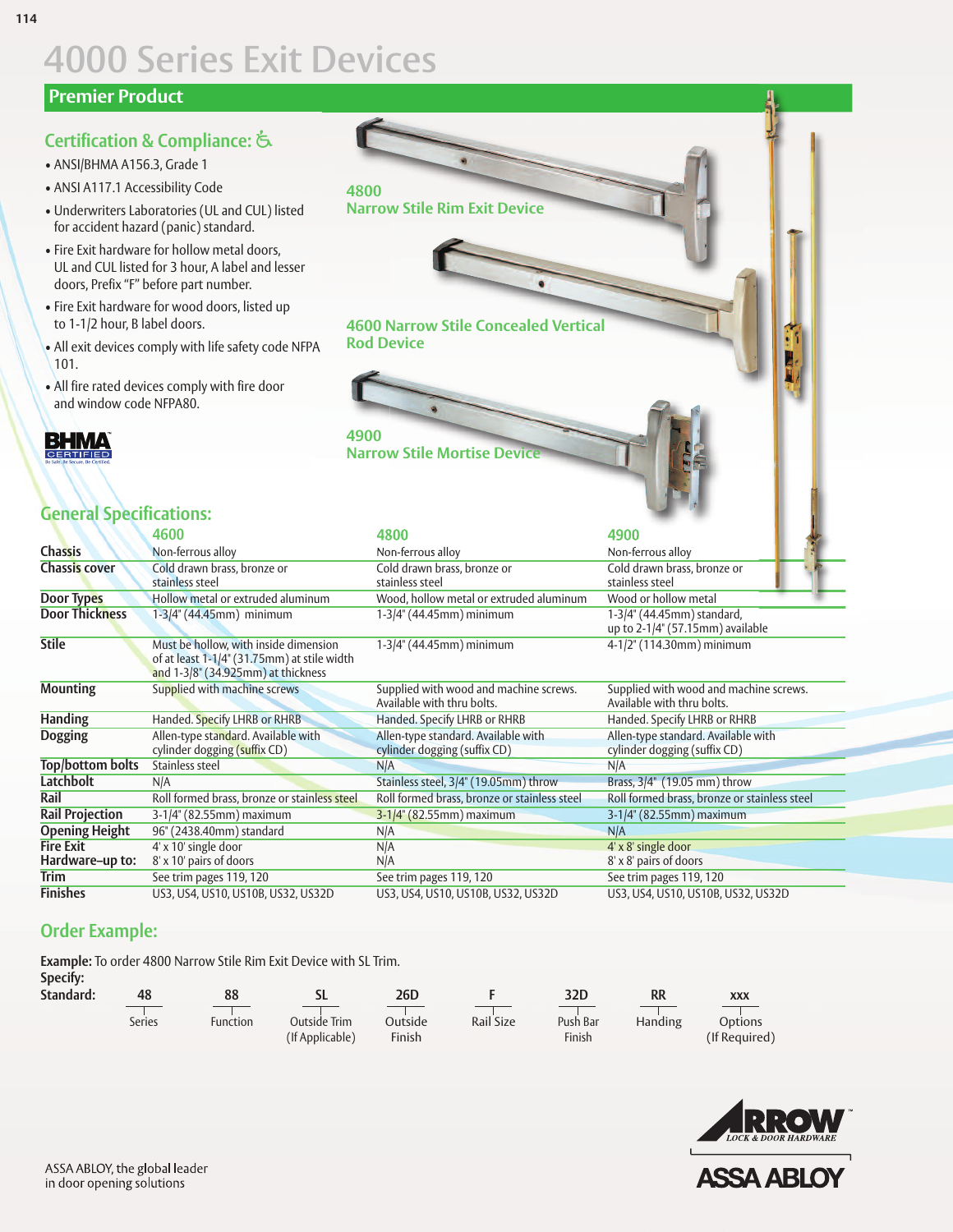## **Classic Product**

#### **Arrow 1000, 3000 & 4000 Series Exit Device Trim:**

#### **Optional Slip-Clutch Lever Design**

- Optional slip-clutch is built in beneath security collar added to shank of lever.
- Available for use with SL88, SL33 and SL08 exit device trim for 1000 and 3000 Series Exit Devices. (Not available for S1150 or S1250 Series devices.)
- $\cdot$  &

Vandal-resistant slip-clutch lever releases when excessive force is applied without retracting latch. Easily reset by returning lever to horizontal position.

#### **Exit Device Type:**

| <b>ANSI TYPE ARROW DEVICE</b> |                                     |                   |  |  |  |  |
|-------------------------------|-------------------------------------|-------------------|--|--|--|--|
| Type 1                        | <b>Rim</b>                          | S1250, 1800, 3800 |  |  |  |  |
| Type 2                        | Surface Vertical Rod                | S1150, 1700, 3700 |  |  |  |  |
| Type 3                        | Mortise                             | 1900.3900         |  |  |  |  |
| Type 4                        | Narrow Stile Rim                    | 4800              |  |  |  |  |
| Type 6                        | Narrow Stile Concealed Vertical Rod | 4600              |  |  |  |  |
| Type 8                        | Metal Door Concealed Vertical Rod   | 3600              |  |  |  |  |
| Type 10                       | Narrow Stile Mortise                | 4900              |  |  |  |  |
| Type 22                       | Removable Mullion                   | S20, S21          |  |  |  |  |

### **Exit Device Function:**

|    | <b>ANSI ARROW FUNCTION</b>                                                             |            |
|----|----------------------------------------------------------------------------------------|------------|
| 01 | Exit only; no outside trim                                                             | 01,03      |
| 02 | Entry by trim when actuating bar is locked                                             | 01, 02, 03 |
| 03 | Entry by trim when latchbolt retracted by key. Key removable only when trim is locked. | 03         |
| 05 | Entry by thumbpiece when thumbpiece locked/unlock by key.                              | 05         |
|    | 05A Entry by thumbpiece; thumbpiece always operative, no outside cylinder.             | 5A         |
| 08 | Entry by knob/lever; outside key locks, unlocks knob/lever.                            | 08         |
|    | 08A Entry by knob/lever; outside knob/lever always operative.                          | 08A        |
| 11 | Entry by auxiliary control turnpiece key locks, unlocks control.                       | 11         |
| 12 | Entry by auxiliary control turnpiece only when released by turning key.                | 12         |
|    | Key removable only when locked.                                                        |            |

### **Exit Device Trim Functions:**

| <b>Function</b>      | 1700/1700-FR   | 1800/1800-FR       | 1900/1900-FR           |                    |
|----------------------|----------------|--------------------|------------------------|--------------------|
| $02*$                | SP, SS, SB, SN | SP, SS, SB, SN, SL | SP, SS, SB, SN, SL     |                    |
| 03                   | N/A            | SP, SS, SB, SN, SL | SP, SS, SB, SN, SL     |                    |
| $\overline{05}$      | SP, SS, SB, SN | SP, SS, SB, SN     | SP, SS, SB, SN         |                    |
| 05A                  | SP, SS, SB, SN | SP, SS, SB, SN     | SP, SS, SB, SN         |                    |
| $\overline{08}$      | <b>SL</b>      | <b>SL</b>          | SL                     |                    |
| 08A                  | <b>SL</b>      | $\overline{SL}$    | $\overline{\text{SL}}$ |                    |
| $\overline{11}$      | <b>S311</b>    | N/A                | N/A                    |                    |
| $\overline{12}$      | <b>S312</b>    | N/A                | N/A                    |                    |
|                      |                |                    |                        |                    |
| <b>Function</b>      | 3600/3600-FR   | 3700/3700-FR       | 3800/3800-FR           | 3900/3900-FR       |
| 02*                  | <b>SL</b>      | SP, SS, SB, SN, SL | SP, SS, SB, SN, SL     | SP, SS, SB, SN, SL |
| $\overline{03}$      | N/A            | N/A                | SP, SS, SB, SN, SL     | SP, SS, SB, SN, SL |
| $\overline{05}$      | N/A            | SP, SS, SB, SN     | SP, SS, SB, SN         | SP, SS, SB, SN     |
| 05A                  | N/A            | SP, SS, SB, SN     | SP, SS, SB, SN         | SP, SS, SB, SN     |
| $\overline{08}$      | SL             | <b>SL</b>          | <b>SL</b>              | <b>SL</b>          |
| 08A                  | SL             | SL                 | <b>SL</b>              | <b>SL</b>          |
| 11                   | 5411           | S311               | N/A                    | N/A                |
| $\overline{12}$      | S412           | <b>S312</b>        | N/A                    | N/A                |
|                      |                |                    |                        |                    |
| <b>Function</b>      | 4600/4600*-FR  | 4800               | 4900/4900-FR           |                    |
| 02*                  | <b>SL</b>      | SS, SL             | SS, SN, SL             |                    |
| 03                   | N/A            | SS, SL             | SS, SN, SL             |                    |
| 05                   | N/A            | N/A                | SS, SN                 |                    |
| 05A                  | N/A            | N/A                | SS, SN                 |                    |
| $\overline{08}$      | SL             | SL                 | <b>SL</b>              |                    |
| 08A                  | SL             | SL                 | SL                     |                    |
| 11                   | S511/UL-S411   | N/A                | N/A                    |                    |
| $\overline{12}$      | S512/UL-S412   | N/A                | N/A                    |                    |
| $\sim$ $\sim$ $\sim$ |                |                    |                        |                    |

**\*02 not available fire rated.**

#### **Order Example:**

| <b>Example:</b> To order.<br>Specify: |               |                 |                 |            |           |               |           |               |  |
|---------------------------------------|---------------|-----------------|-----------------|------------|-----------|---------------|-----------|---------------|--|
| Standard:                             | 38            | 88              | SL              | <b>26D</b> |           | 32D           | <b>RR</b> | <b>XXX</b>    |  |
|                                       | <b>Series</b> | <b>Function</b> | Outside Trim    | Outside    | Rail Size | Push Bar      | Handing   | Options       |  |
|                                       |               |                 | (If Applicable) | Finish     |           | <b>Finish</b> |           | (If Required) |  |



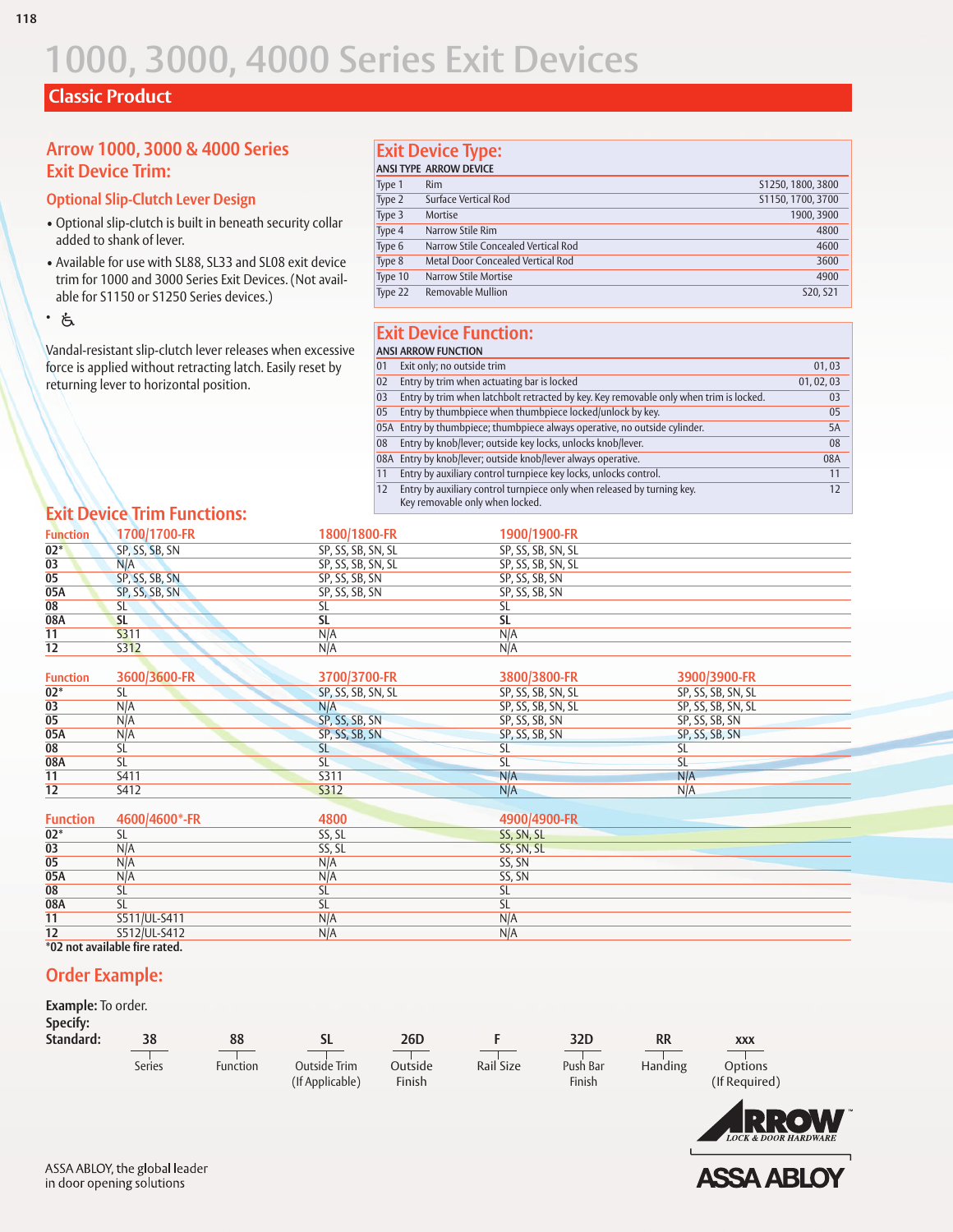# **Mullions & Accessories Series Exit Devices**

#### **Mullions & Accessories:**





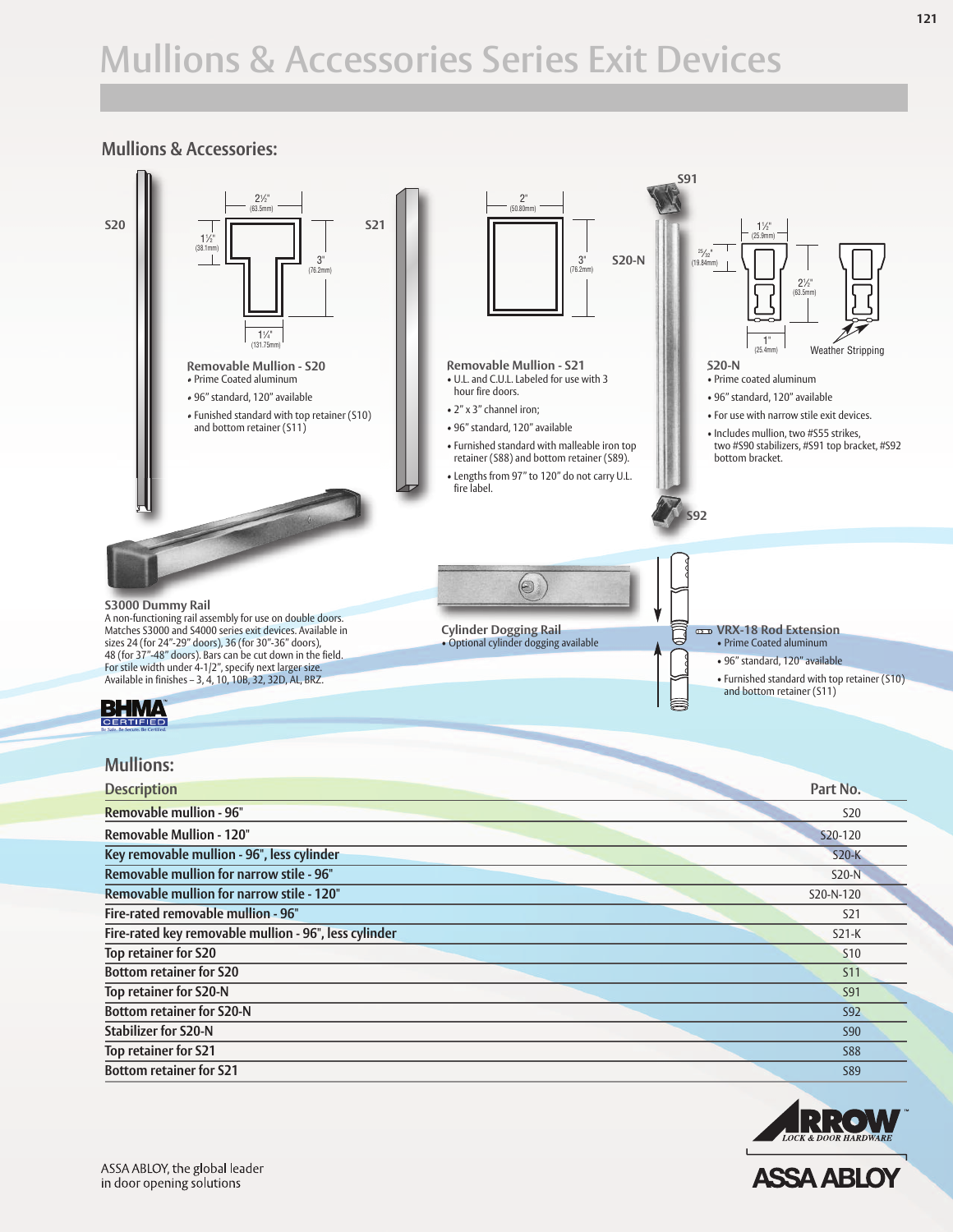## **Selection chart for A through E labeled doors**

For reference only. Refer to latest UL building materials list for complete information.





**ASSA ABL**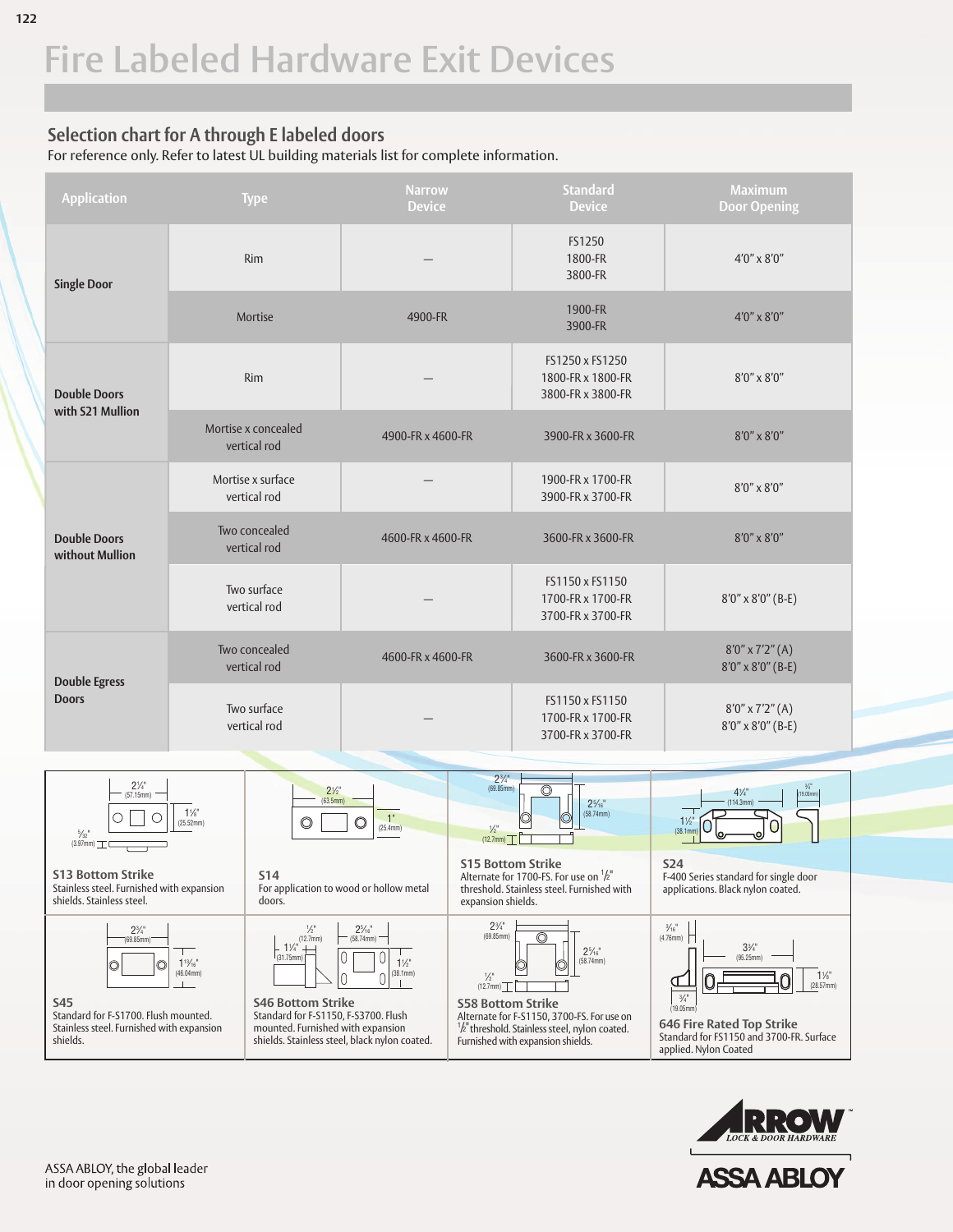## **Exit Device Trim**





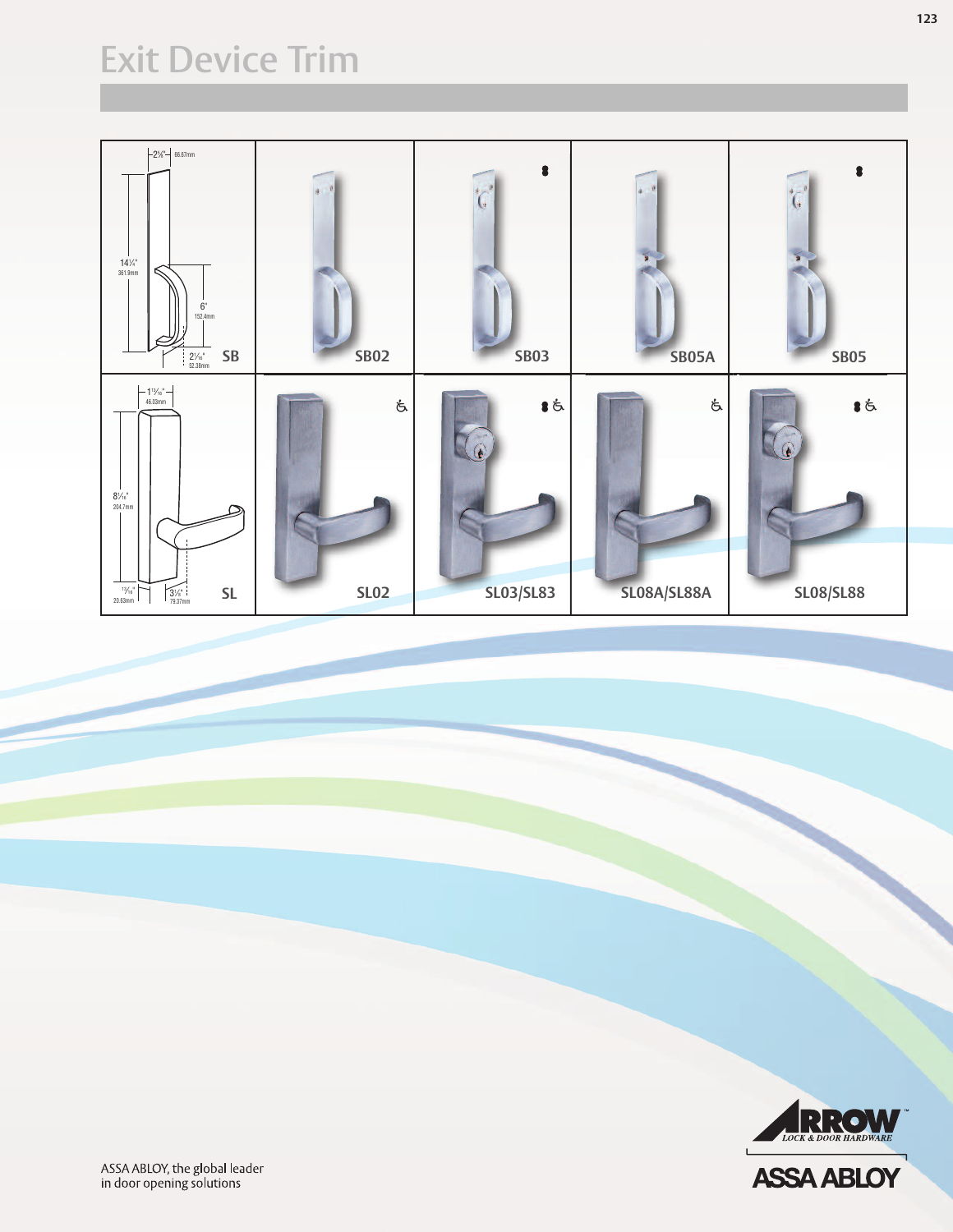# **Exit Device Trim**